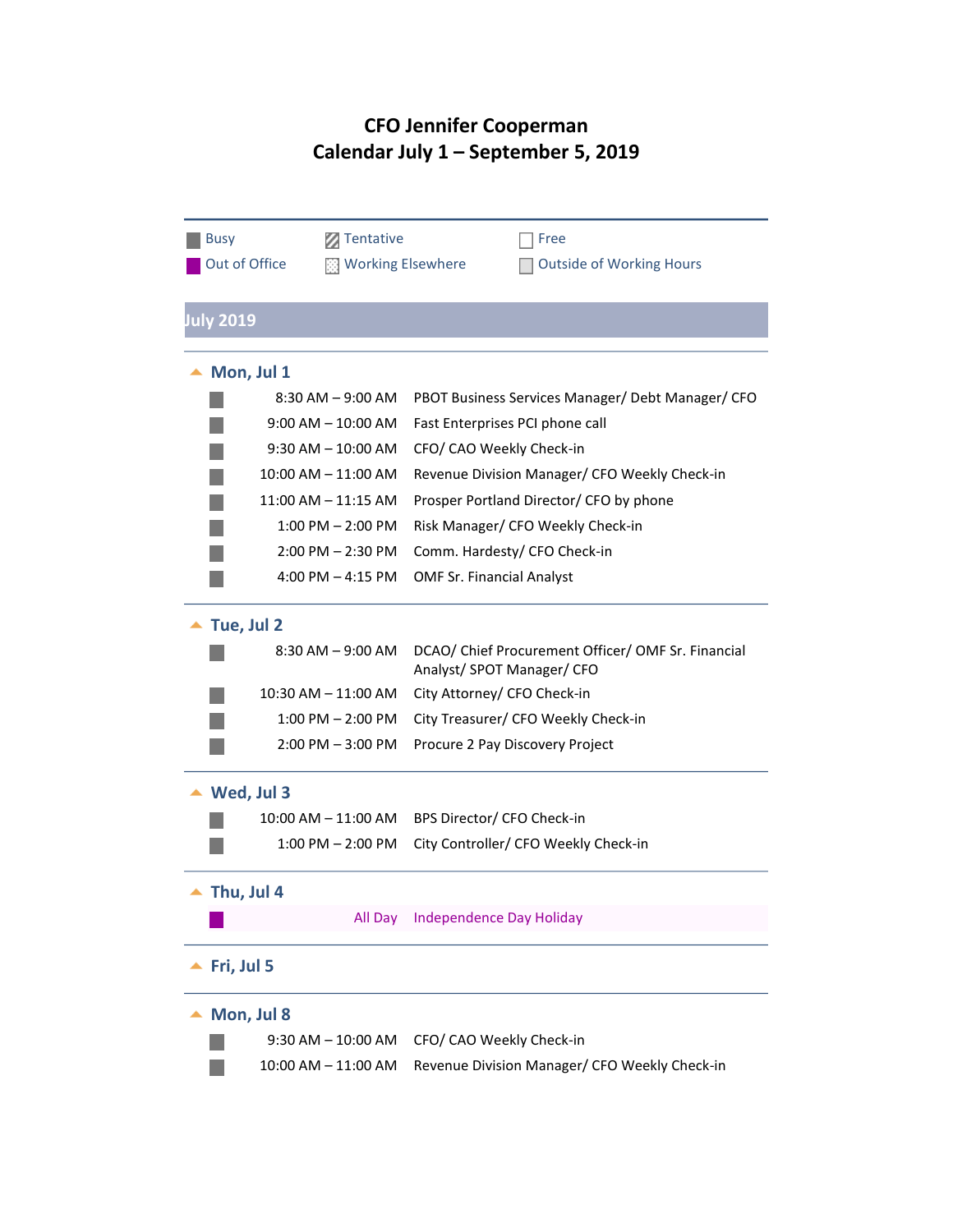|                             | 12:00 PM - 12:15 PM          | Chief Procurement Officer/ OMF Bus. Ops. Manager/<br>CFO                            |
|-----------------------------|------------------------------|-------------------------------------------------------------------------------------|
|                             | $1:00$ PM $- 2:00$ PM        | Risk Manager/ CFO Weekly Check-in                                                   |
|                             | $2:00$ PM $-3:00$ PM         | Portland Harbor Agreement - First Payment Discussion                                |
|                             | $3:00$ PM $-$ 4:00 PM        | Portland Harbor - Trust Agreement Discussion                                        |
| $\blacktriangle$ Tue, Jul 9 |                              |                                                                                     |
|                             | 11:30 AM – 12:00 PM          | Chief Procurement Officer/ CFO                                                      |
|                             | $1:00$ PM $- 2:00$ PM        | City Treasurer/ CFO Weekly Check-in                                                 |
|                             | $1:00$ PM $- 2:00$ PM        | BES Deputy Director/ CFO                                                            |
|                             | $4:50$ PM $-5:00$ PM         | Prosper Portland Director/ CFO                                                      |
|                             | $\blacktriangle$ Wed, Jul 10 |                                                                                     |
|                             | 11:00 AM – 12:00 PM          | BES Business Services Manager/ CFO                                                  |
|                             | $12:00$ PM $- 1:00$ PM       | Lunch                                                                               |
|                             | $1:00$ PM $- 2:00$ PM        | City Controller/ CFO Weekly Check-in                                                |
|                             | $3:00$ PM $-$ 4:00 PM        | PBEM Director/ CFO Check-in                                                         |
|                             | $4:00$ PM $-5:00$ PM         | BOEC Director/ CFO Check-in                                                         |
|                             | Thu, Jul 11                  |                                                                                     |
|                             | $10:00$ AM $- 10:30$ AM      | PHB Director/ CFO Check-in                                                          |
| z                           | $10:00$ AM $- 11:00$ AM      | <b>Business Operations Leadership Team</b>                                          |
|                             | 10:30 AM - 12:30 PM          | <b>P&amp;D Directors Meeting</b>                                                    |
|                             | $1:00$ PM $- 2:00$ PM        | Chief Procurement Officer/ CFO Weekly Check-in                                      |
|                             | $1:00$ PM $-3:00$ PM         | <b>COEP 3rd round Interviews</b>                                                    |
|                             | $3:30$ PM $-$ 4:00 PM        | PP&R Supervising Planner/ CFO Check-in                                              |
|                             | Fri, Jul 12                  |                                                                                     |
|                             | 11:00 AM – 12:00 PM          | PB Directors Check-In                                                               |
|                             | $1:00$ PM $- 2:00$ PM        | Risk Manager/ CFO                                                                   |
|                             | $\blacktriangle$ Mon, Jul 15 |                                                                                     |
|                             | 7:30 AM - 8:30 AM            | Jayson Davidson, HYAS Group/ CFO - Coffee                                           |
|                             | $9:30$ AM $- 10:00$ AM       | CFO/ CAO Weekly Check-in                                                            |
|                             | 10:00 AM - 11:00 AM          | Revenue Division Manager/ CFO Weekly Check-in                                       |
|                             | 11:00 AM - 11:30 AM          | SPOT Manager/ CFO Check-in                                                          |
|                             | 12:00 PM - 12:30 PM          | CBO Director/ CFO/ City Economist/ Deputy BHR<br>Director/ BHR Finance Manager/ CAO |
|                             | 1:00 PM - 2:00 PM            | Risk Manager/ CFO Weekly Check-in                                                   |
|                             | $2:00$ PM $-3:00$ PM         | CBO Director/ City Economist/ CFO                                                   |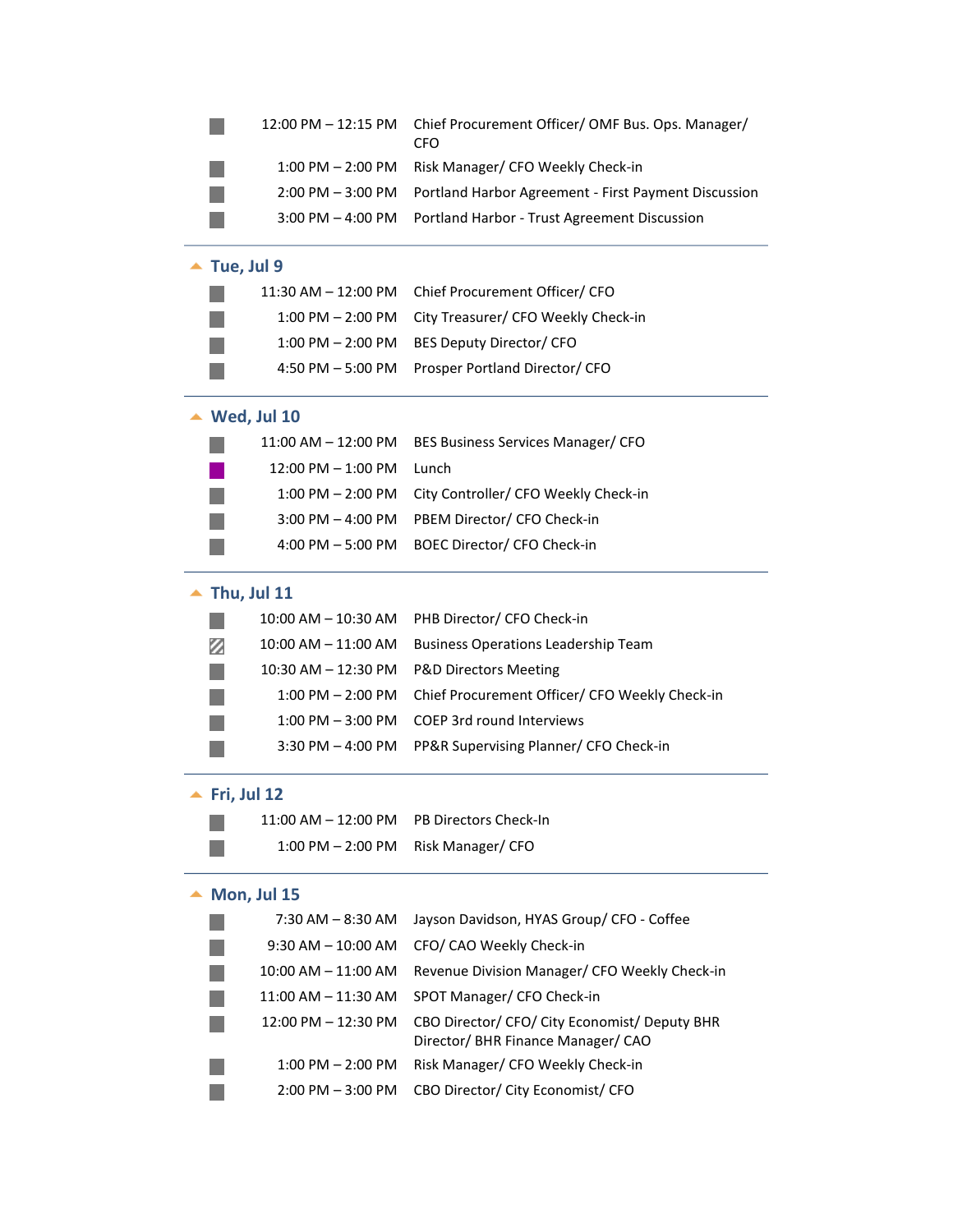|                              | $3:00$ PM $-5:00$ PM         | Active Shooter Preparedness Training Part 1 Calm,<br>Confident, Empowered |
|------------------------------|------------------------------|---------------------------------------------------------------------------|
|                              | $4:30$ PM $-5:00$ PM         | Mayor/ CFO Check-in                                                       |
|                              | $\blacktriangle$ Tue, Jul 16 |                                                                           |
|                              | $8:30$ AM $-9:00$ AM         | Chief Procurement Officer/ CFO                                            |
|                              | 10:30 AM - 12:00 PM          | Risk Management All-staff Meeting                                         |
|                              | $1:00$ PM $- 2:00$ PM        | City Treasurer/ CFO Weekly Check-in                                       |
|                              | $\blacktriangle$ Wed, Jul 17 |                                                                           |
|                              | 10:00 AM – 11:30 AM          | BTS Customer Stakeholder Group Meeting - 2019<br>Series                   |
|                              | 11:30 AM - 12:00 PM          | Comm. Fish/ CFO Check-in                                                  |
|                              | $1:00$ PM $- 2:00$ PM        | City Controller/ CFO Weekly Check-in                                      |
|                              | $\blacktriangle$ Thu, Jul 18 |                                                                           |
|                              | $8:50$ AM $- 1:30$ PM        | <b>PBOT Finance Manager Interviews</b>                                    |
|                              | $1:00$ PM $- 2:00$ PM        | Chief Procurement Officer/ CFO Weekly Check-in                            |
|                              | 4:00 PM $-$ 4:15 PM          | Chief Procurement Officer/ SPOT Manager/ CFO Check-<br>in                 |
| $\blacktriangle$ Fri, Jul 19 |                              |                                                                           |
|                              | 10:00 AM - 12:00 PM          | <b>Employer Advisory Group</b>                                            |
|                              | $1:00$ PM $- 2:00$ PM        | Collections and FIN 6.04                                                  |
|                              | $\blacktriangle$ Mon, Jul 22 |                                                                           |
|                              | $8:00$ AM $-9:00$ AM         | <b>PBOT Finance Manager Interview</b>                                     |
|                              | $9:30$ AM $-10:00$ AM        | CFO/ CAO Weekly Check-in                                                  |
|                              | 10:00 AM – 11:00 AM          | Revenue Division Manager/ CFO Weekly Check-in                             |
|                              | 11:00 AM - 12:00 PM          | Infrastructure Asset Management Policy - review of<br>feedback            |
|                              | $1:00$ PM $- 2:00$ PM        | Risk Manager/ CFO Weekly Check-in                                         |
|                              | $3:00$ PM $-3:30$ PM         | Prosper Portland Director/ CFO Check-in                                   |
|                              | $\blacktriangle$ Tue, Jul 23 |                                                                           |
|                              | $1:00$ PM $- 2:00$ PM        | City Treasurer/ CFO Weekly Check-in                                       |
|                              | $1:00$ PM $-3:00$ PM         | Anti-fraud movie showing for BRFS Staff                                   |
|                              | $3:00$ PM $-$ 4:00 PM        | <b>BRFS Manager's Meeting</b>                                             |
|                              | Wed, Jul 24                  |                                                                           |
|                              | $9:00$ AM $-9:30$ AM         | PPB Lieutenant/ CFO re: applicant requirements                            |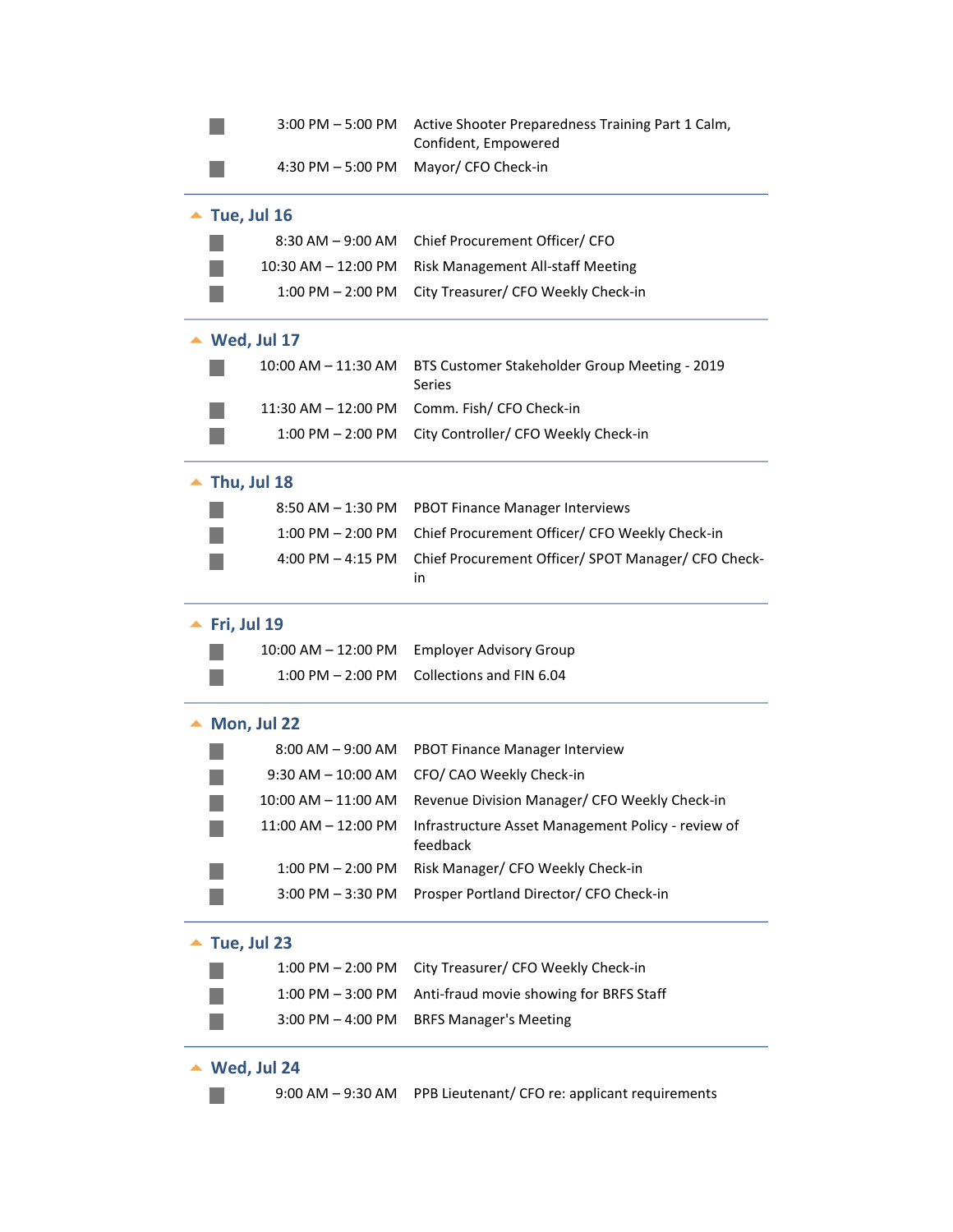|  | $10:00$ AM $- 10:30$ AM OMF BHR Partner/ CFO           |
|--|--------------------------------------------------------|
|  | 1:00 PM - 2:00 PM City Controller/ CFO Weekly Check-in |
|  | 2:00 PM - 3:00 PM Race Conscious Contracting           |

### ▲ Thu, Jul 25

|                         | 9:15 AM - 9:45 AM BHR Director/ CFO Check-in                                                                                                          |
|-------------------------|-------------------------------------------------------------------------------------------------------------------------------------------------------|
| $10:00$ AM $- 11:00$ AM | <b>BRFS COOP Team</b>                                                                                                                                 |
| $11:00$ AM $-12:00$ PM  | "Best Practices for Managing Public Infrastructure<br>Projects," presented by SmartBrief in collaboration<br>with Oracle Construction and Engineering |
| $1:00$ PM $- 2:00$ PM   | Chief Procurement Officer/ CFO Weekly Check-in                                                                                                        |
| $3:00$ PM $-$ 4:30 PM   | <b>Hyatt Regency Portland Construction Tour</b>                                                                                                       |

### **<u>▲ Fri, Jul 26</u>**

r.

10:00 AM – 12:00 PM PERS Board meeting

#### ▲ Mon, Jul 29

|   | 9:30 AM - 10:00 AM CFO/ DCAO |                                                                     |
|---|------------------------------|---------------------------------------------------------------------|
|   |                              | 10:00 AM – 11:00 AM – Revenue Division Manager/ CFO Weekly Check-in |
|   |                              | 10:30 AM - 11:30 AM Rate Stabilization Funds                        |
| Ø |                              | 12:00 PM - 1:00 PM City of Portland Foreclosure Sale                |
|   |                              | 1:00 PM - 2:00 PM Risk Manager/ CFO Weekly Check-in                 |

### ▲ Tue, Jul 30

|  | 8:00 AM - 9:00 AM PWB Director/ CFO - Coffee           |
|--|--------------------------------------------------------|
|  | 9:30 AM - 10:30 AM City Economist/ Policy Analyst/ CFO |
|  | 1:00 PM - 2:00 PM City Treasurer/ CFO Weekly Check-in  |
|  | 2:30 PM - 3:00 PM Comm. Hardesty Policy Director/ CFO  |

### **Wed, Jul 31**

|    |                                       | 9:30 AM - 10:00 AM City Council Meeting                            |
|----|---------------------------------------|--------------------------------------------------------------------|
| n. |                                       | 10:00 AM - 11:30 AM OMF Long Range Facilities Master Plan Kick-Off |
| m. | 11:45 AM - 12:00 PM CFO/ CAO Check-in |                                                                    |
|    |                                       | 1:00 PM – 2:00 PM City Controller/ CFO Weekly Check-in             |

# **August 2019**

### ▲ Thu, Aug 1

П  $\mathcal{C}_{\mathcal{A}}$  9:00 AM – 10:30 AM Webinar: Reserves, How Much is Enough 9:30 AM – 10:00 AM CFO/ BES Director/ CAO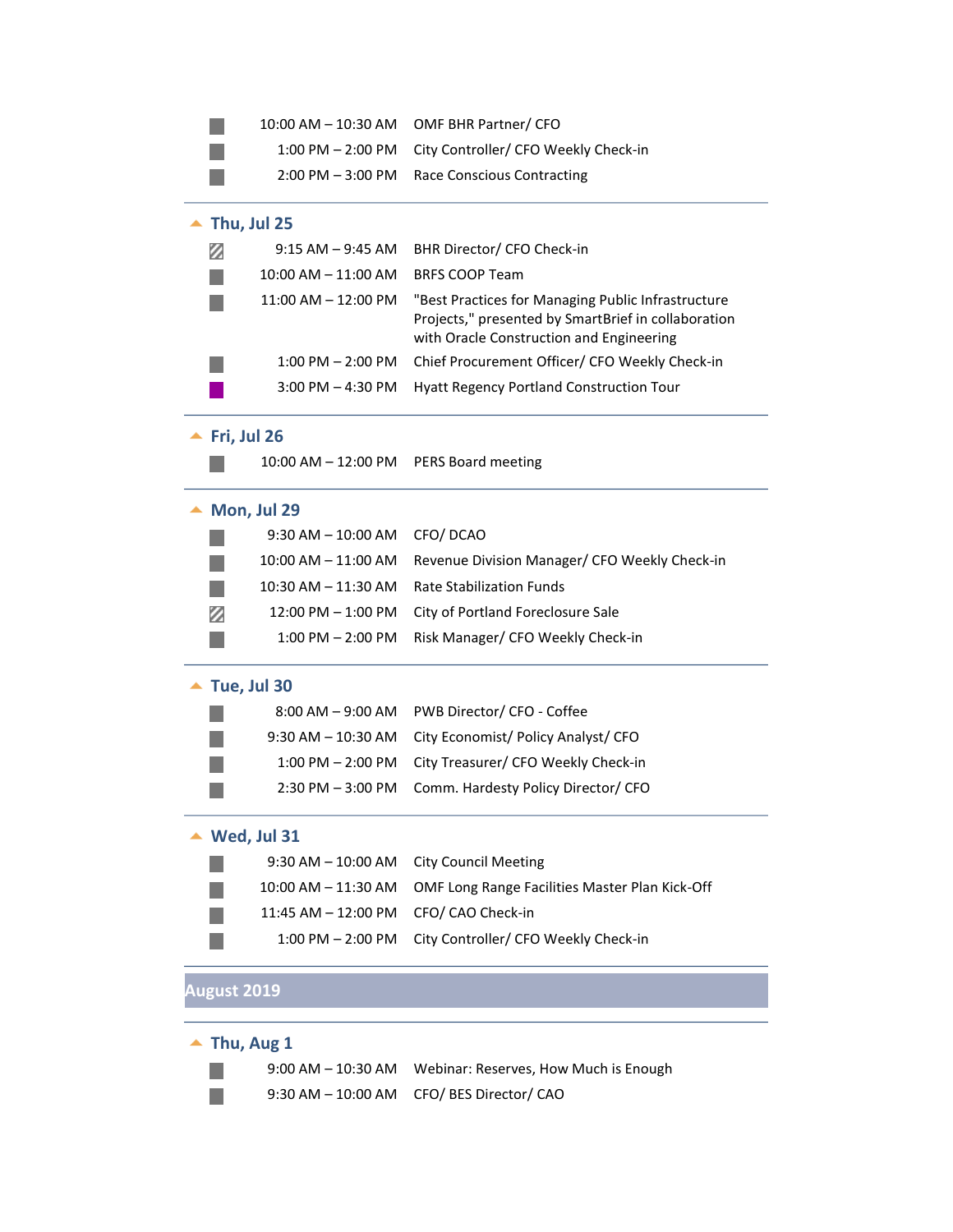| $1:00$ PM $- 2:00$ PM       | Chief Procurement Officer/ CFO Weekly Check-in                                        |
|-----------------------------|---------------------------------------------------------------------------------------|
| $2:30$ PM $-3:00$ PM        | City Treasurer/ CFO                                                                   |
| $4:30$ PM $-6:00$ PM        | Gathering of Portland-area government CFO's                                           |
| $\blacktriangle$ Fri, Aug 2 |                                                                                       |
| $9:00$ AM $-$ 10:00 AM      | BRFS Long Range Facilities Master Plan Interview and<br>Office walk-thru              |
| 1:00 PM - 1:30 PM           | Comm. Fritz/ CFO Check-in                                                             |
| $2:00$ PM $-3:00$ PM        | Collections and FIN 6.04                                                              |
| $3:30$ PM $-$ 4:00 PM       | Strategic Communications Manager/ CFO                                                 |
| Mon, Aug 5                  |                                                                                       |
| $9:30$ AM $- 10:00$ AM      | CFO/ CAO Weekly Check-in                                                              |
| $10:00$ AM $- 11:00$ AM     | Revenue Division Manager/ CFO Weekly Check-in                                         |
| 1:00 PM - 2:00 PM           | Risk Manager/ CFO Weekly Check-in                                                     |
| $3:30$ PM $-$ 4:00 PM       | Chief Procurement Officer/ COEP Program Manager/<br>CFO - Check-In                    |
| $\blacktriangle$ Tue, Aug 6 |                                                                                       |
| $9:00$ AM $- 10:30$ AM      | 2019 Leadership Team Meeting                                                          |
| 11:00 AM - 12:00 PM         | CFO/ CBO Director/ City Economist/ Communications<br>Analyst/ CBO Executive Assistant |
| 1:00 PM – 2:00 PM           | City Treasurer/ CFO Weekly Check-in                                                   |
| $3:00$ PM $-$ 4:00 PM       | <b>COEP Update</b>                                                                    |
| $\blacktriangle$ Wed, Aug 7 |                                                                                       |
| $8:30$ AM $- 2:30$ PM       | Adopt 21st Century Business Solutions with SAP                                        |
| $1:00$ PM $- 2:00$ PM       | City Controller/ CFO Weekly Check-in                                                  |
| Thu, Aug 8                  |                                                                                       |
| 10:00 AM - 11:00 AM         | <b>Business Operations Leadership Team Meeting</b>                                    |
| 11:00 AM - 12:00 PM         | Ergo Training for BEC's                                                               |
| $1:00$ PM $- 2:00$ PM       | Chief Procurement Officer/ CFO Weekly Check-in                                        |
| $3:00$ PM $-$ 4:30 PM       | BRFS Emergency Planning/COOP exercise #2                                              |
| Fri, Aug 9                  |                                                                                       |
| 10:00 AM - 11:00 AM         | Portland Clean Energy Fund Coordinator/ CFO Intro<br>Meeting                          |
| 11:00 AM - 12:00 PM         | <b>Chiefs of Staff Meeting</b>                                                        |
| $3:30$ PM $-$ 4:30 PM       | BHR Director/ CFO -Follow Up                                                          |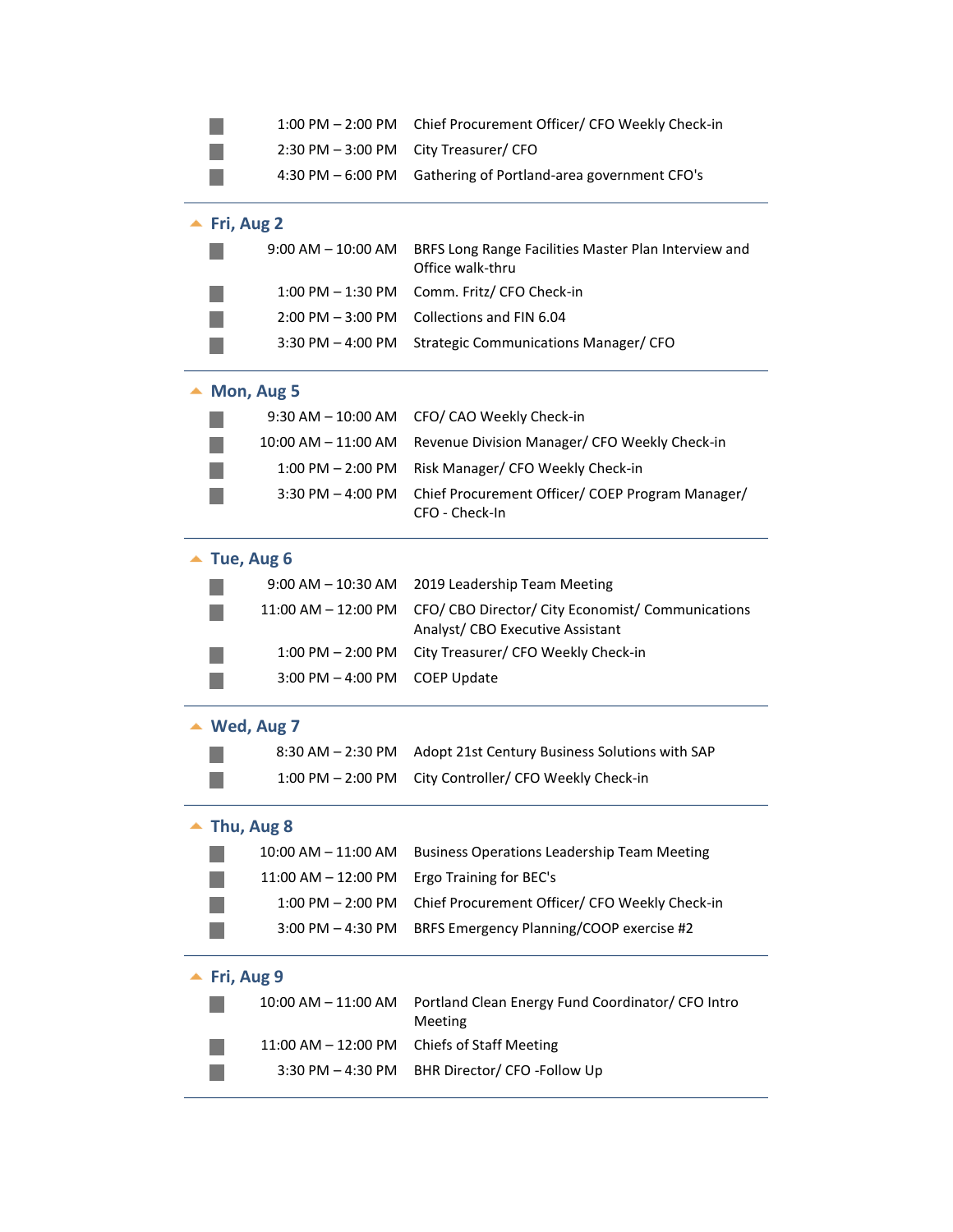# ▲ Mon, Aug 12

| $8:30$ AM $-9:00$ AM    | Mayor's Climate Declaration and Carbon Shadow<br>Price/Internal Carbon Fee |
|-------------------------|----------------------------------------------------------------------------|
| $9:30$ AM $-10:00$ AM   | CFO/ CAO Weekly Check-in                                                   |
| $10:00$ AM $- 11:00$ AM | Revenue Division Manager/ CFO Weekly Check-in                              |
| $10:30$ AM $- 11:00$ AM | CAO/ CFO/ COEP Program Manager                                             |
| $1:00$ PM $- 2:00$ PM   | Risk Manager/ CFO Weekly Check-in                                          |
| $2:00$ PM $- 2:30$ PM   | Tony Defalco, Executive Director, Verde NW/CFO<br>introduction meeting     |
| $4:00$ PM $-5:00$ PM    | Chief Boone swearing-in                                                    |

# **Tue, Aug 13– Fri, Aug 16**

|             | All Day                 | vacation                                                                      |
|-------------|-------------------------|-------------------------------------------------------------------------------|
| Mon, Aug 19 |                         |                                                                               |
|             | $8:30$ AM $-9:00$ AM    | Grants Financial Analyst/ CFO                                                 |
|             | $9:30$ AM $-10:00$ AM   | CFO/ CAO Weekly Check-in                                                      |
|             | $10:00$ AM $- 11:00$ AM | Revenue Division Manager/ CFO Weekly Check-in                                 |
|             | $1:00$ PM $- 2:00$ PM   | Risk Manager/ CFO Weekly Check-in                                             |
|             | $1:00$ PM $-5:00$ PM    | <b>BMP Kickoff &amp; BFM Workshop</b>                                         |
|             | $2:00$ PM $-$ 4:00 PM   | 2Q 2019 Deferred Comp Performance Review Meeting<br>with Hyas Group           |
|             | Tue, Aug 20             |                                                                               |
|             | $9:30$ AM $-11:30$ AM   | <b>City Council Executive Session</b>                                         |
|             | $1:00$ PM $- 2:00$ PM   | City Treasurer/ CFO Weekly Check-in                                           |
|             | $3:00$ PM $-3:30$ PM    | Spectator Venues Program Manager/ CFO                                         |
|             | 4:00 PM $-$ 5:00 PM     | Performance Auditor/ CFO                                                      |
| Wed, Aug 21 |                         |                                                                               |
|             | $8:00$ AM $-9:00$ AM    | BES Financial Analyst/ BES Bus Ops. Manager/ CFO                              |
|             | $9:00$ AM $-9:30$ AM    | OMF Bus. Ops. Manager/ City Controller/ OMF<br>Administrative Supervisor/ CFO |
|             | $10:00$ AM $- 11:30$ AM | <b>BTS Customer Stakeholder Group Meeting</b>                                 |
|             | $1:00$ PM $- 2:00$ PM   | City Controller/ CFO Weekly Check-in                                          |
|             | $2:00$ PM $-3:00$ PM    | CBO Financial & Policy Analyst/ CFO                                           |
|             | $3:00$ PM $-$ 4:00 PM   | BTS Tech. Business Consultant/ CFO Check-in                                   |
|             |                         |                                                                               |

**Thu, Aug 22**

п

9:00 AM – 11:00 AM Security Stakeholders Steering Committee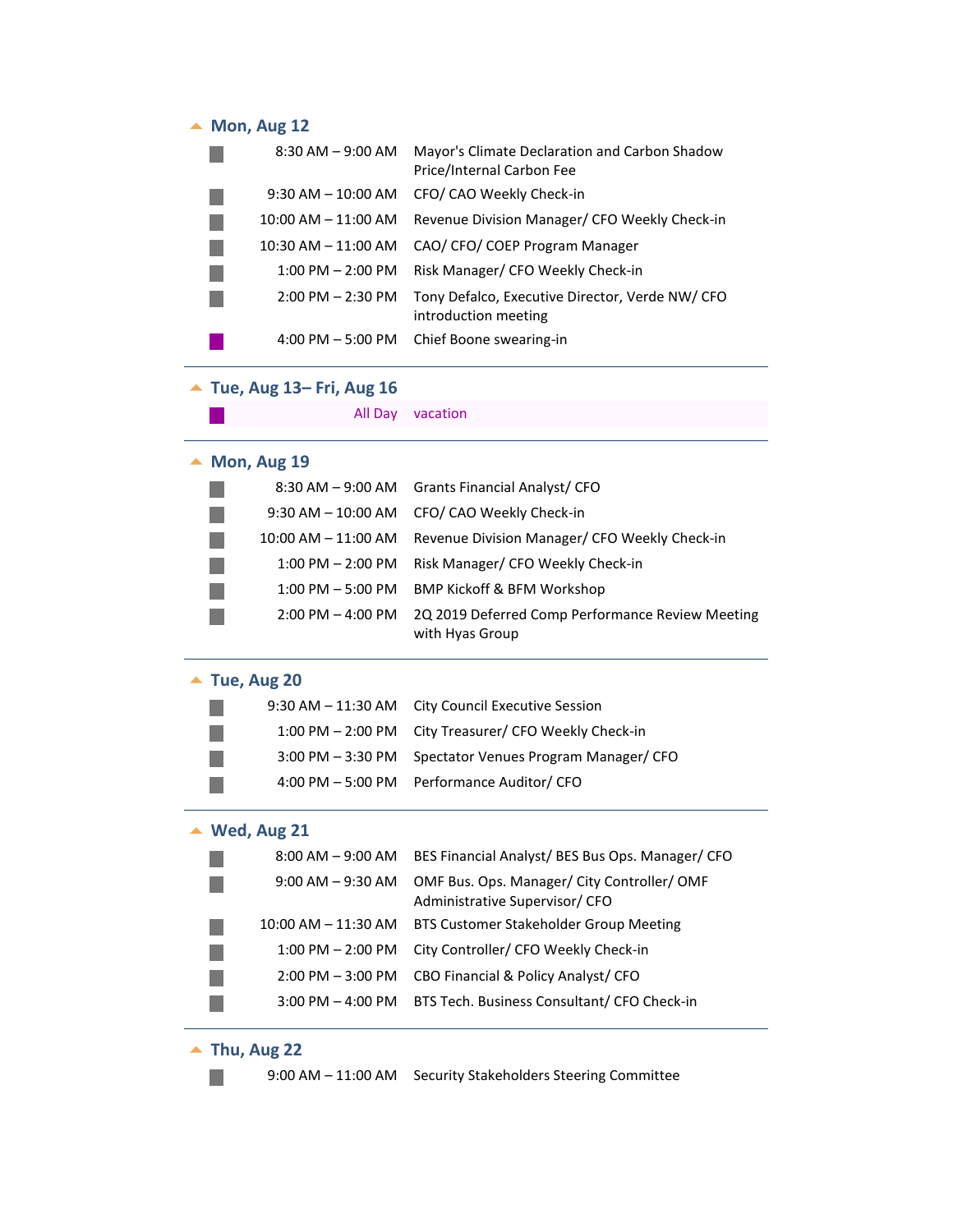|                              | $11:00$ AM $- 11:45$ AM       | Long Range Financial Plan Development mtg with OCT<br>staff |
|------------------------------|-------------------------------|-------------------------------------------------------------|
|                              | $1:00$ PM $- 2:00$ PM         | Chief Procurement Officer/ CFO Weekly Check-in              |
|                              | $3:30$ PM $-$ 4:30 PM         | Portland Harbor: Core Budget Team                           |
| $\blacktriangle$ Fri, Aug 23 |                               |                                                             |
|                              | 11:30 AM – 12:30 PM           | PHB Director/ CFO Check-in                                  |
|                              | $1:00$ PM $-1:30$ PM          | Comm. Hardesty/ CFO Check-in                                |
|                              | $2:30$ PM $-3:30$ PM          | 10-year financial planning exercise with Parks              |
|                              | $3:30$ PM $-$ 4:30 PM         | 10-year financial planning exercise with BDS                |
|                              | Mon, Aug 26                   |                                                             |
|                              | 9:30 AM – 10:00 AM            | CFO/ CAO Weekly Check-in                                    |
|                              | 10:00 AM - 11:00 AM           | Revenue Division Manager/ CFO Weekly Check-in               |
|                              | 11:15 AM - 11:45 AM           | Hire Requisition, Onboarding and P&F Process                |
|                              | 12:00 PM - 1:00 PM            | CFO/ CAO - Lunch                                            |
|                              | 1:00 PM - 1:30 PM             | Comm. Hardesty/ Chief Procurement Officer/ CFO              |
|                              | $1:00$ PM $- 2:00$ PM         | Risk Manager/ CFO Weekly Check-in                           |
|                              | $2:30$ PM $- 2:45$ PM         | City Attorney/ CFO/ CAO                                     |
|                              | $3:00$ PM $-$ 4:00 PM         | CBO Director/ City Economist/ CFO Check-in                  |
|                              | $\blacktriangle$ Tue, Aug 27  |                                                             |
|                              | $9:30$ AM $-11:30$ AM         | City Council Work Session re: Procurement Code              |
|                              | $1:00$ PM $- 2:00$ PM         | City Treasurer/ CFO Weekly Check-in                         |
|                              | $2:30$ PM $-3:00$ PM          | CFO/ City Controller/ Deputy City Controller/ CAO           |
|                              | $\blacktriangle$ Wed, Aug 28  |                                                             |
|                              | $8:00$ AM $-9:30$ AM Vacation |                                                             |
|                              | $1:00$ PM $- 2:00$ PM         | City Controller/ CFO Weekly Check-in                        |
|                              | $2:00$ PM $-3:00$ PM          | PERS - SB 1049 Coordination                                 |
|                              | $3:00$ PM $-3:30$ PM          | <b>COEP Program Manager</b>                                 |
|                              | $\blacktriangle$ Thu, Aug 29  |                                                             |
|                              | $8:00$ AM $-9:00$ AM          | Portland Harbor: Core Budget Team                           |
|                              | 10:00 AM - 11:00 AM           | <b>BRFS COOP Team</b>                                       |
|                              | 11:00 AM - 12:00 PM           | Seminar: Estate Planning, Wills and Trusts Pettygrove       |
|                              | $1:00$ PM $- 2:00$ PM         | Chief Procurement Officer/ CFO Weekly Check-in              |
| $\blacktriangle$ Fri, Aug 30 |                               |                                                             |

9:00 AM – 9:30 AM DCAO/ CFO Check-in